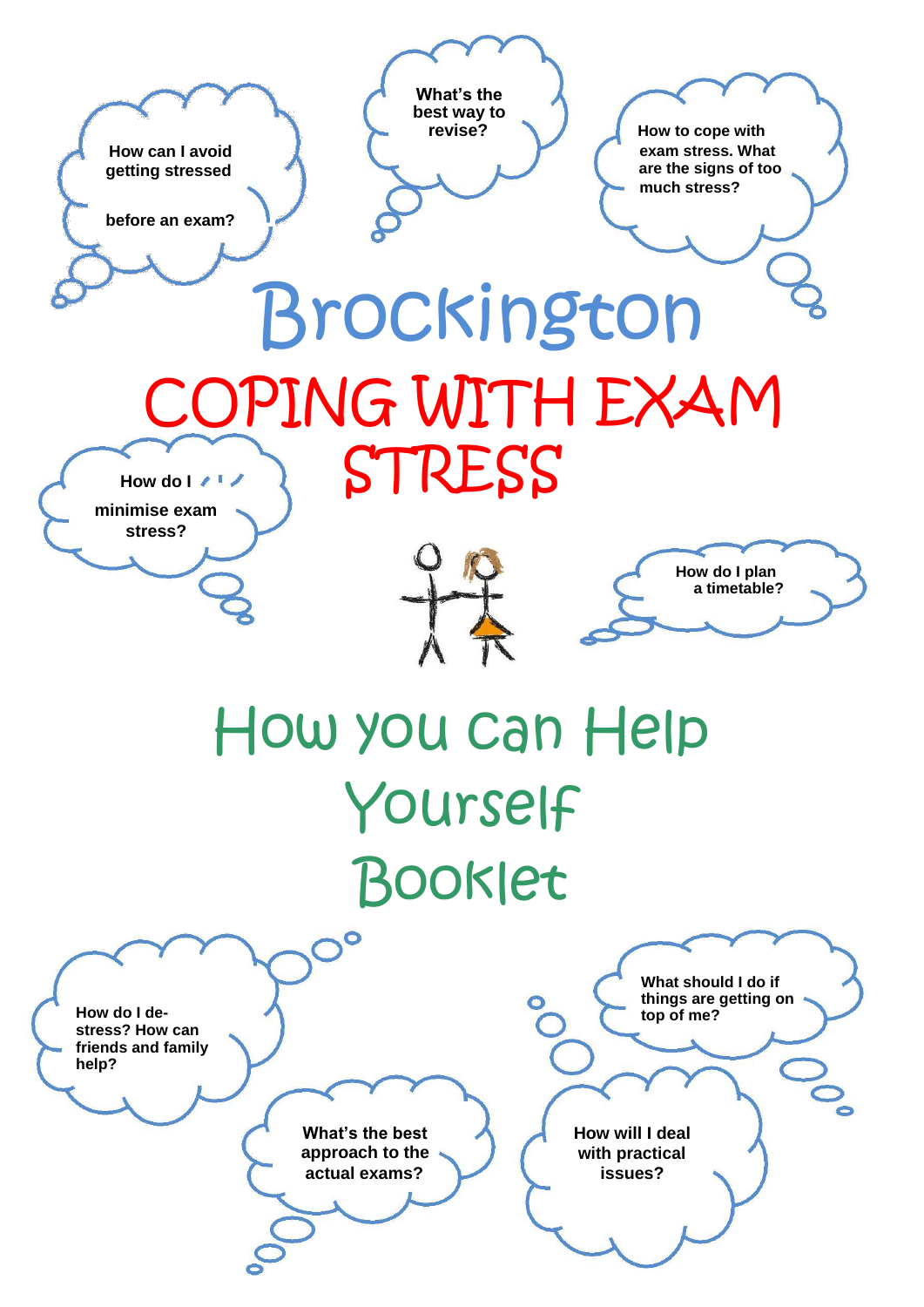## Can I avoid getting stressed before an exam?

Taking exams is bound to be stressful for you because of what's at stake. You may be feeling a weight of expectation from your family and school, to succeed. You maybe afraid you're not good enough, or haven't worked hard enough. You may be scared of letting yourself down or not being able to get into college or university.

Your pre-exam nerves may seem worse if you are doing exams for the first time or if you have particular learning difficulties. Exams do not exist alone there may well be other events going on in your life that are putting you under pressure.

If your stress levels rise too high for too long, it can be harmful both to you and to your chances. Everybody's stress 'threshold' is different. A situation that is too much for one person to tolerate may be stimulating to another. Controlled at the right level, stress can work to your advantage as it can help you to produce your peak performance.

## How do I minimise exam stress?

Exams bring out the best in some people and the worst in others. Whatever your case is, you may be in a situation where you have to do them. Remind yourself that you can only do your best and your best is all that you can do!

## Being organised

If you find out exactly what you are facing, you can work out a plan for dealing and working with it. This will go a long way towards putting your mind at ease.

- Get hold of the right information from the start.
- Make sure you know how you will be examined and what you'll be examined on.
- Catch up with anything you've missed, so you are up to date with your notes.
- Find out about resources available to help you. Ask your teachers for advice.

### Plan a timetable

Try to start your revision in plenty of time. Take time to plan a revision timetable that is both realistic and still flexible. So linked to your exam timetable you will revise subjects in the right order. By planning this way you give yourself clear priorities and can try to balance your revision with other demands on your time; meals, sleep, chores and other commitments, as well as time for relaxing. Identify your best time of the day for studying.

If you are on study leave, one way to structure your work may be to divide your day into three units, morning, afternoon and evening. By giving you a total of 21 units per week, you can then make a list of all the subjects you need to cover. Estimate how long you think it will take you to revise each one, allowing more time for things you find most difficult. Then divide the subjects up between the units.

Everyone needs time off. It is a bad idea to abandon your social life and sporting activities. But for a time near your exams you may need to cut down. This will involve making hard choices. But always try and leave yourself a minimum of six units of free time per week.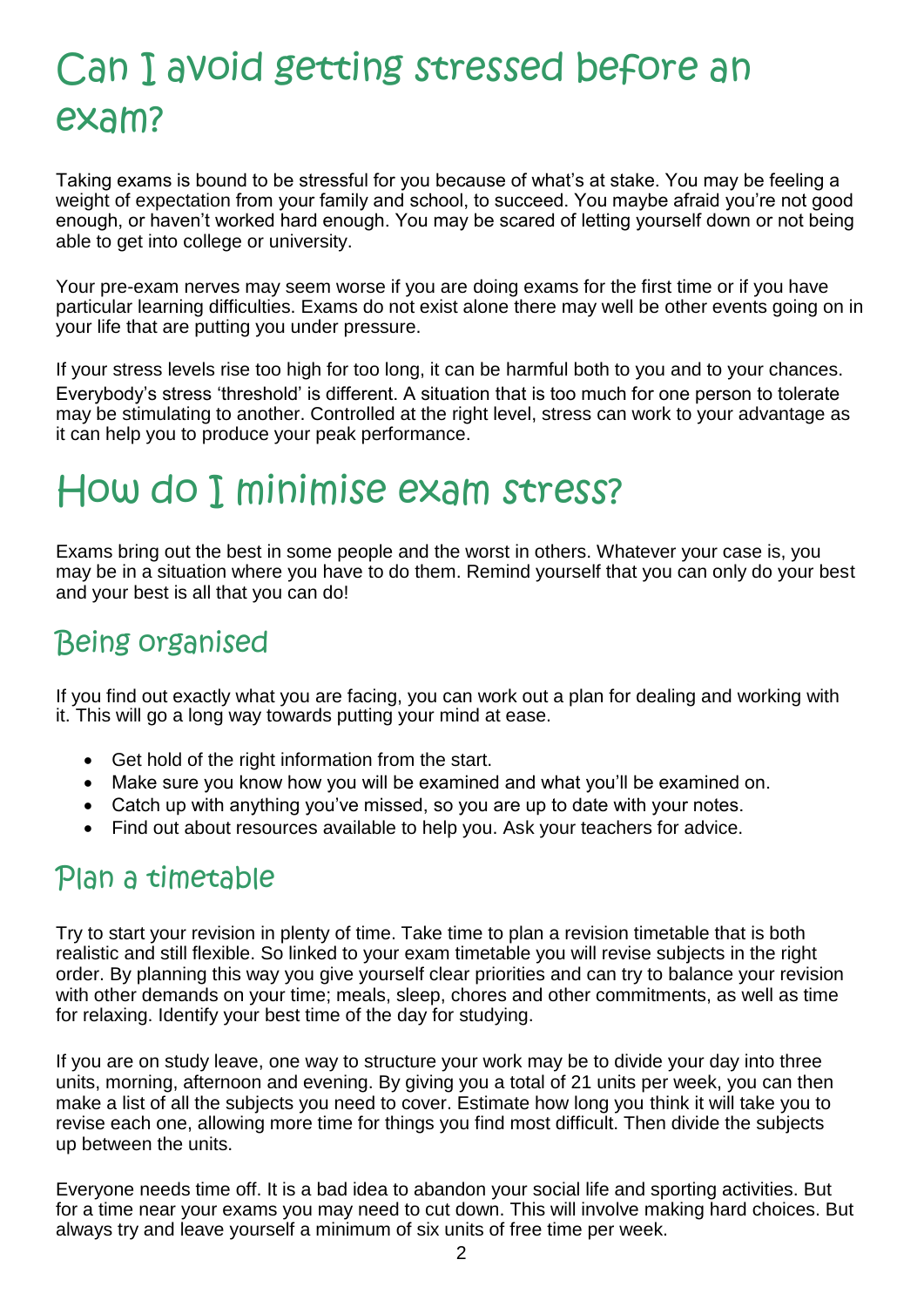## What's the best way to revise?

It's not always possible to find peace and quiet, or a comfortable place to revise. Try to arrange with those at home a set time and space where you can work without being disturbed. Failing that, think about whether you could use other facilities at school or your local library. If you study in a room where you also eat or sleep, try to keep your work area separate, so it's not always confronting you when you're not studying.

There's no right way to revise, it's largely a matter of what suits you best and the particular exam you're taking, whether it is a multiple choice answer, calculations, short-answer questions or an essay. Your method might be to make notes from text books or writing quick summaries of topics in maybe the form of mind maps, or reciting facts out loud, learning dates or vocabulary by heart, reading revision books or watching revision programmes. Switching between methods helps you to hold your interest and absorb information better. Mix duller subjects with more interesting ones for the same reason. If it's hard to get started, begin with something easy.

Think about what you are writing and reading and test yourself afterwards. Writing endless notes is probably a waste of time. If you come to a point when you don't understand something, try reading about it somewhere else. If that doesn't work, then ask someone who knows the subject well.

If you have a problem with concentration you can improve it by starting with short bursts of study, then by adding an extra few minutes to each session. Don't try to study for longer than 45 to 60 minutes at a stretch.

It may be less stressful to do the work then it is to worry about it. If you find it hard getting motivated, set yourself measurable goals for each revision session, then tick them off when you have achieved them. After each session, acknowledge the achievement and reward yourself with something. Have a break between sessions, or if you find things on top of you. Get a soft drink, read a magazine or take some exercise. Bear in mind that drinks containing caffeine, such as tea, coffee and cola are stimulants and may make you feel more agitated.

It's also worth practising timed exam questions and papers. This can give you some idea of what the real exam will be like and how to divide your time between questions. Although exam papers are never the same they're similar enough to be useful.

" I just felt desperate. I wanted to be somewhere where I didn't have to worry about the exams, or anything else any more."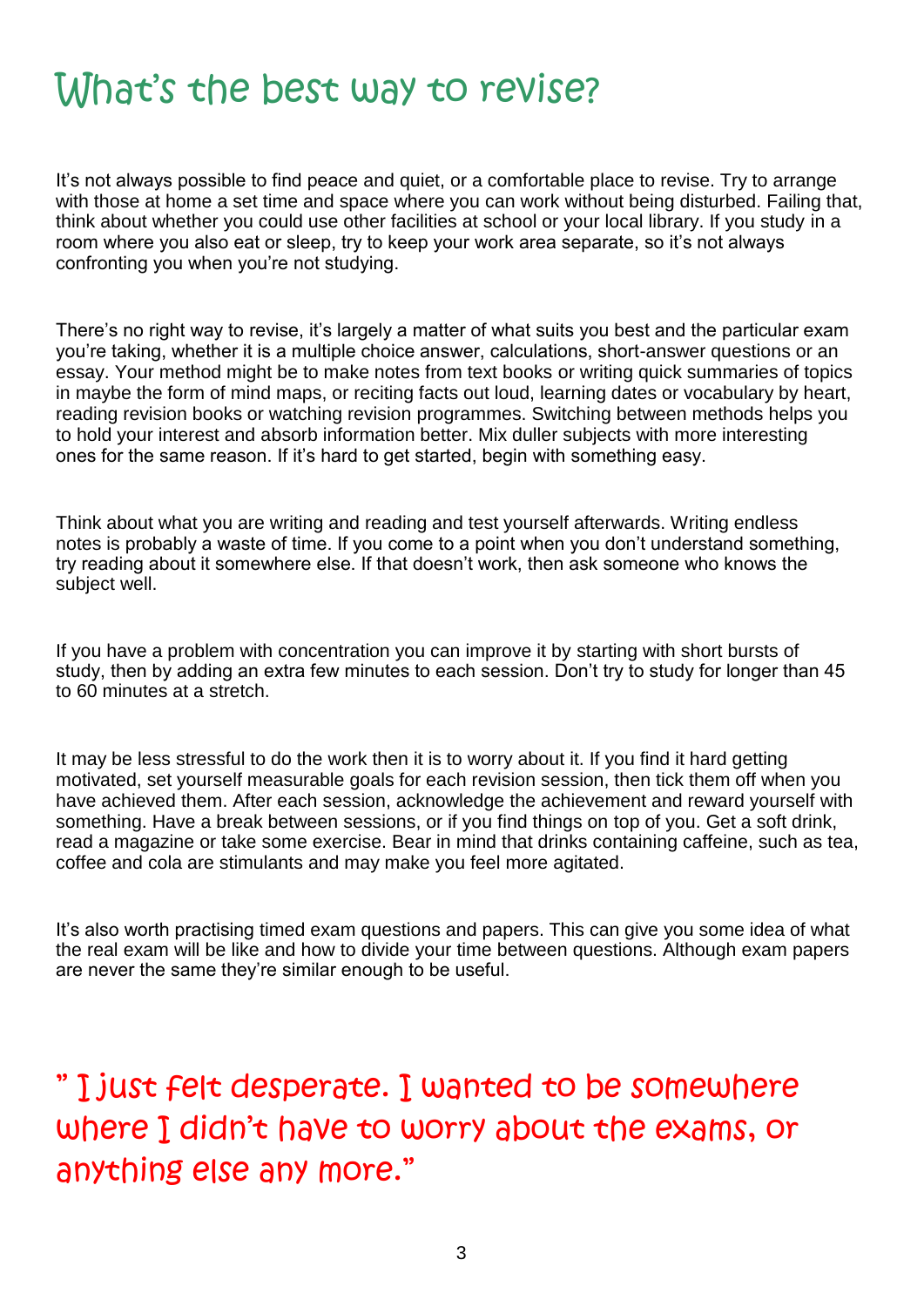## What's the best approach to actual exams?

Be sure you're clear about what exam is coming up and when, so that you don't prepare for the wrong one. Working through the night before an exam may save you on the day, but it's not a good strategy to rely on. It's possible to work effectively without having had enough sleep, but getting a good night's sleep is a better option.

To reduce the chance of anxiety, have everything you need ready in advance. Do have something to eat before the exam, however queasy you are feeling. It doesn't need to be a huge amount, but you will function better with fuel inside. Set off in good time.

Once in the exam, if you feel panic is rising and your mind going blank, take a minute to do a breathing routine (see below) and give yourself time to calm down. The biggest mistake people can make in exams is not to read the questions carefully, so they don't answer them in full. So take your time to read each question carefully.

After the exam is over, it's tempting to think about all the answers you gave and if they were good enough. This will only stress you further. Try to forget about your last exam and focus on the next one.

Keep things in perspective. Be realistic about what you can achieve. We are all different and achieve at different levels and have different qualities and skills. Exam stress isn't a valuation of you as a whole person. Be positive about what makes you the individual you are. If you do end up doing badly, it won't be the end of the world. Facing up to the worst will enable you to look at how you might cope and what you could do next. There may be another chance to take the exam or another different option may open up.

## How can I de-stress?

Learning how to relax is crucial. Effective, straightforward self-help techniques are going to be very helpful in the run up to your exams and even when you're sitting in the exam room.

### Breathing techniques

Stress can make you start breathing with quick, shallow breaths and make your heart beat faster then usual. If this happens, sit down somewhere comfortable, if possible. Place one hand on your stomach and check how quickly you are breathing. If it's one breathe every couple of seconds, then put both your feet on the floor, take a deep breath as if you are filling up a balloon in your stomach and start counting steadily. Breathe out slowly letting the balloon air out and try to get the last of your breath out in about five seconds. Carry on doing this until you are doing it naturally and you feel calm. It can help to practise this when you are feeling less stressed and it will become more natural without having to think too much about it.

### Relaxation routine

- Close your eyes and breathe slowly and deeply.
- Locate any areas of tension and try to relax those muscles, try to imagine the tension disappearing.
- Relax each part of your body, from your feet to the top of your head.
- As you focus on each part of your body, think warmth, heaviness and relaxation.
- After 20 minutes, take some deep breaths and stretch.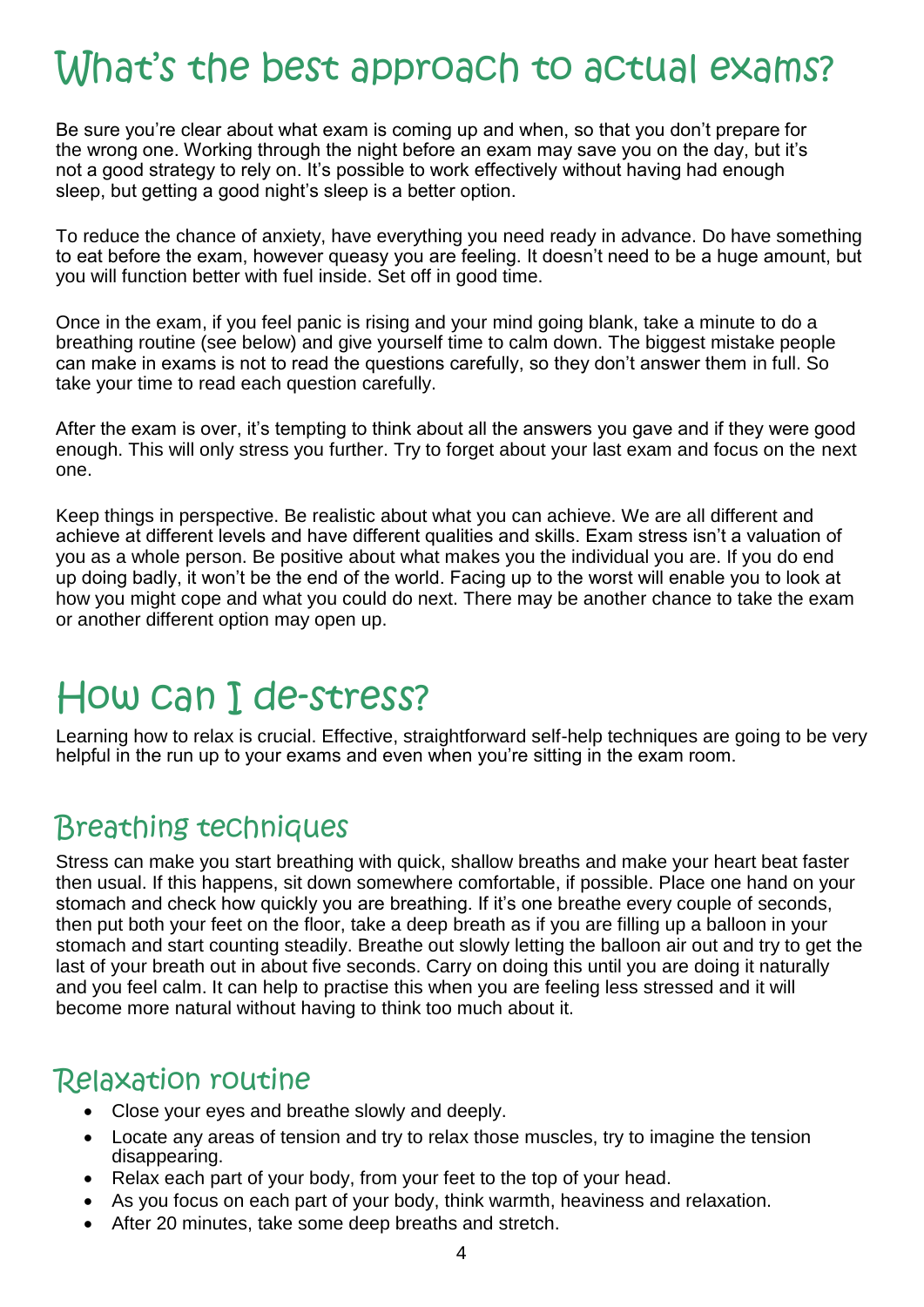## Physical activity

Regular exercise is an excellent way of coping with stress. As little as 10 or 20 minutes a day spent cycling, walking or at the gym can make a big difference.

## Sleep

If you are tired, worries can get blown out of proportion. If you've been finding it hard to get to sleep, try cutting down on stimulants, tea, coffee or cola. Make sure you make time to unwind before bed.

### Things to do if you can't sleep

Suggestions for helping you get to sleep.

#### **Writing things down before you sleep.**

If you have difficulty sleeping as you have something on your mind, even if things in your head are not making sense, write them down. If you can't sleep this can help to get the words, ideas and thoughts on paper so you don't lie awake thinking about them all.

#### **Writing things down when you wake up**

If you wake up with something on your mind, write your thoughts down, this may help you get back to sleep. If you wake up in the morning it may help if you write your thoughts down to help you put them to one side for the day, these you could come back to later.

#### **Drinking a warm drink**

Try having a warm drink to help relax you before you go to sleep. Like warm milk or hot chocolate. Stay away from drinks with caffeine in, such as tea, coffee or coke as they may keep you awake.

#### **Lavender**

This is a natural flower which is used for relaxation; you can get sleep pillows filled with lavender or aromatherapy oil to put on your pillow. This is also good if put in a warm bath just before you go to bed. Lavender is deeply relaxing and great help with getting to sleep.

#### **Lights on at night**

A light left on at night can be comforting. Or you could try leaving your curtains open, or leave your bedroom door open with a light on outside your room. You could buy night lights to plug in or even a lava lamp.

**Blocking out light** 

If you feel you need your room very dark then you can buy thick heavy curtains that block out all the light, or you could try hanging a blanket across your window instead.

### Support groups

Think about getting together in a study group with fellow students. It can help with revision and give you an opportunity for talking to each other about what is worrying you. Sometimes others are reluctant to open up for fear of what others might think of them, but everybody is in the same situation.

### Eat well

It's very important to eat properly, and not to exist on snacks. The right foods can help your concentration for studying and help you feel well generally.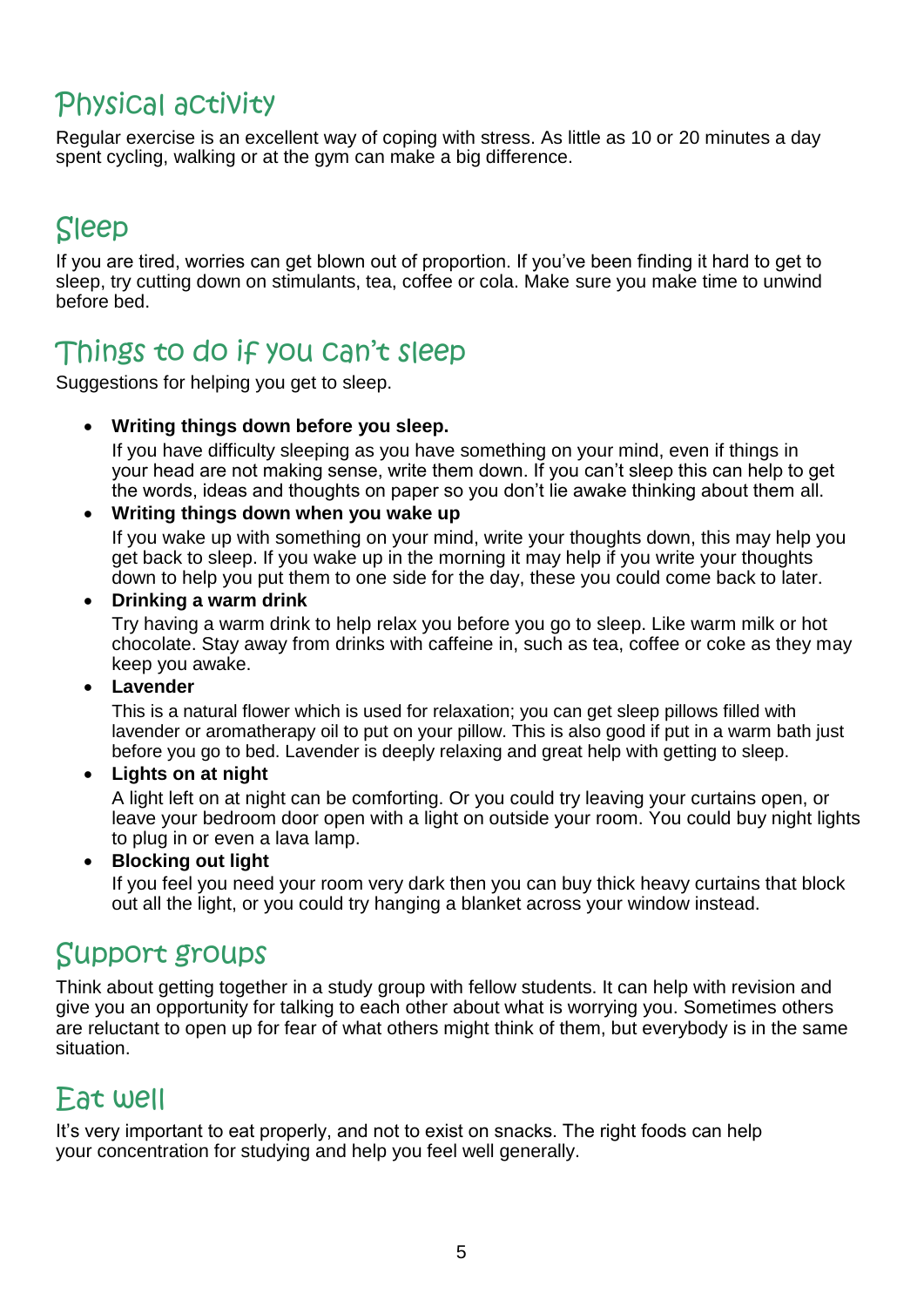## What are the signs of too much stress?

Feeling stressed is a natural response to such pressure. We all respond as if it were a physical threat. The body releases chemicals into the bloodstream that make you feel nervous and edgy. Muscles tense ready for action and the heart beats faster to carry blood to the muscles and the brain. You breathe faster, sweat more and your mouth becomes dry. Your hormones, such as adrenalin cause these physical reactions.

These are some of the early signs that you might be under too much stress:

- Sleeping badly
- Headaches
- Loss of appetite
- Being unusually bad tempered
- Feeling sick
- Feeling tired all the time

You may also be feeling restless, finding it difficult either to relax or to concentrate. You may be feeling disorganised, with a fear of getting out of control.

Panic can sometimes produce physical sensations such as chest pains, muscle cramps, pins and needles, dizziness, fainting and stomach problems, all of which can worry and alarm you.

It is important to talk to someone about these feelings and to get appropriate help.

## What should I do if things are getting on top of me?

Try to get an accurate picture of your situation. Ask someone who knows your work and the standards required. You may be worrying unnecessarily and setting yourself much too high a standard.

### Sort out your priorities

If you think there's too much work and not enough time left to do it in, then write down everything you need to do and sort it into order or priority. You can then work out what action you may need to take for each task and work your way through your list. You need to take into account which subjects are the most important or compulsory, which you already know the best and which you have enough information on. If you have a tutor or mentor, they can advise you and help you organise your work realistically.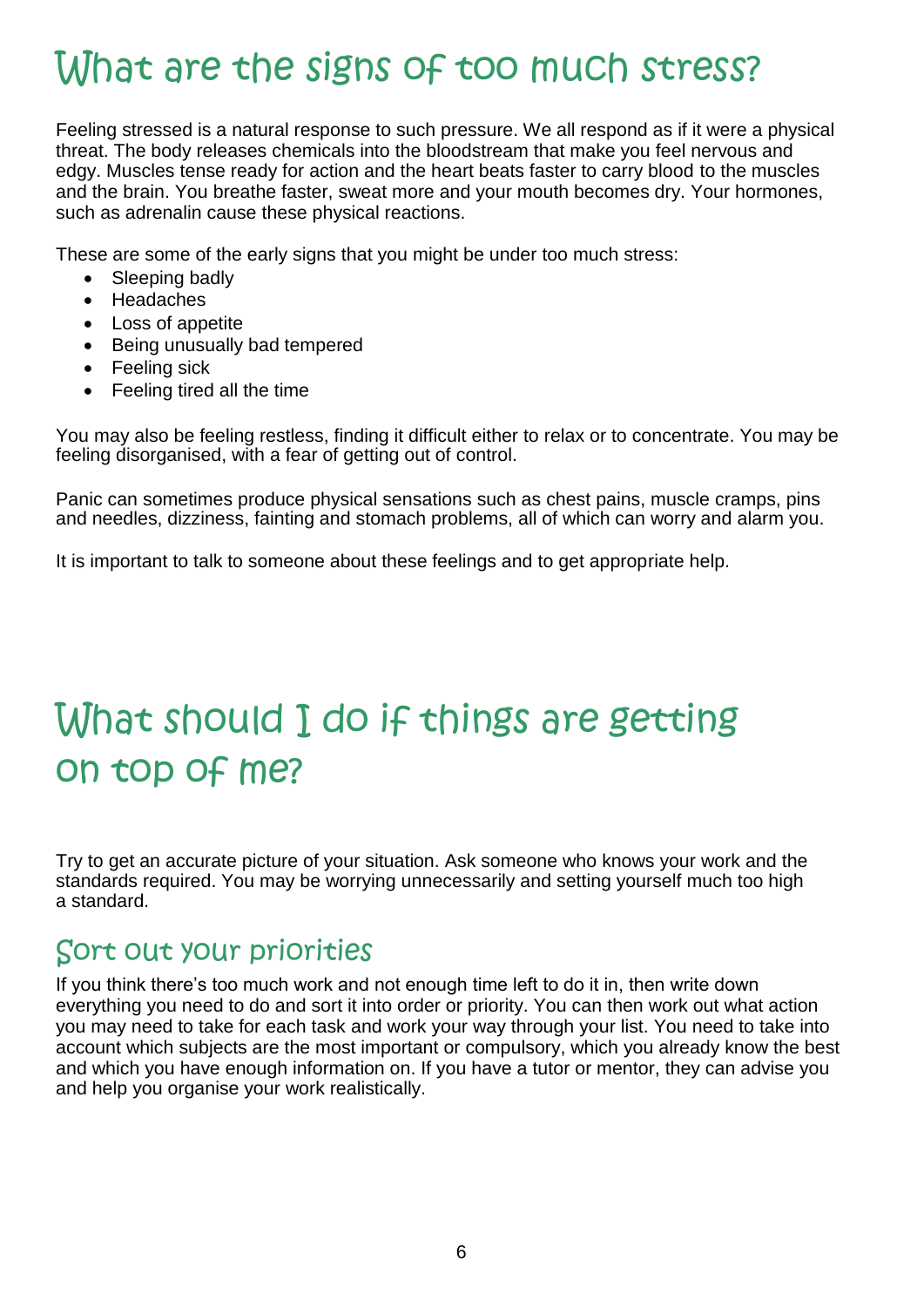### Soothing yourself

Taking good physical care of yourself is an important way to reduce stress. Self soothing can help you to relax and feel calmer, especially during times of stress. To come up with ideas to soothe yourself, think of things you can do that are comforting for you. For example, if you have a dog, being with it could be soothing; to sit, walk with it or just enjoying its company. For each of us these activities will be different.

Think of things you have done in the past to help yourself feel better, like asking someone for a hug, taking a hot bath, or snuggling under the covers with a good book. You can also think about what is pleasing to each of your senses.

- Taste, eating a favourite food.
- Touch, playing with your pet.
- Sight, looking at a favourite object
- Smell, drinking a cup of hot chocolate
- Listening to your favourite music

Whatever is soothing for you!

## How can family and friends help?

As a student who is under stress you need to know that you have the support of family and friends. It's important that others should be sensitive to the extra strain you may be under and allow you the space and time to study. Regular meals, appropriate opportunities for relaxation and emotional support are all going to help. So by offering plenty of positive feedback, this can demonstrate their confidence in your abilities.

Friends and family should keep distractions to a minimum and do as much as possible to ease any additional pressures. They may find it difficult not to let their own frustrations and anxieties about the outcome influence their response, especially if it's meant putting limits on their own activities. It won't be for long though!

If it does look as if the stress is getting too much for the person taking the exam, encouraging them to seek appropriate help could be vital. It's important to reassure them that this is a sign of strength, not weakness.

"It felt OK to be in the routine of working some of the time and going to the gym or for a run. I was still going out at night, but I was getting home at a reasonable time. I felt as if I'd got it under control and so when the exams came, I'd done my best and stayed sane."